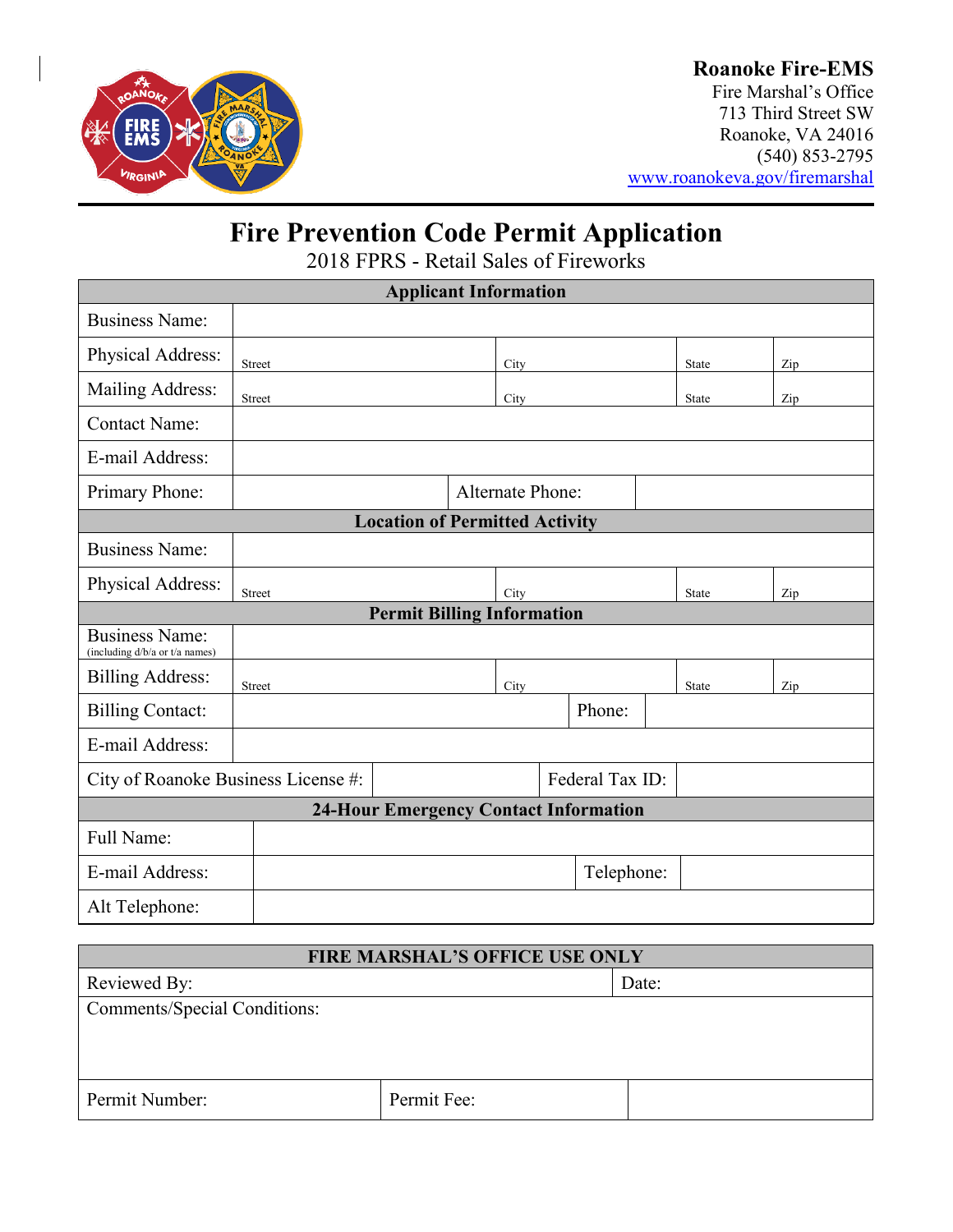| $2010$ I I RO. Retail bares of constant Theworks<br><b>Application Checklist</b>                                                                                                                                                 |                                                                                                 |  |
|----------------------------------------------------------------------------------------------------------------------------------------------------------------------------------------------------------------------------------|-------------------------------------------------------------------------------------------------|--|
| Review of this permit application requires all of the following to be included:                                                                                                                                                  |                                                                                                 |  |
| Completed Fire Prevention Code Permit Application                                                                                                                                                                                |                                                                                                 |  |
| If the application is for indoor retail sales, a diagram indicating the following is required:                                                                                                                                   |                                                                                                 |  |
| □ Location of the fireworks sales area within the structure                                                                                                                                                                      |                                                                                                 |  |
| □ Location of other fireworks storage areas within the structure                                                                                                                                                                 |                                                                                                 |  |
| nearest exit                                                                                                                                                                                                                     | Location of all exits and the distance (in feet) from fireworks sales or storage areas to the   |  |
| sources within a 20-foot radius of the fireworks sales or storage areas                                                                                                                                                          | Location of any highly combustible materials, open flames, heating elements, or direct ignition |  |
| Location of all required fire extinguishers                                                                                                                                                                                      |                                                                                                 |  |
| If the application is for <u>outdoor retail sales</u> , the following submissions are required:                                                                                                                                  |                                                                                                 |  |
| Diagram indicating the location of the outdoor sales stand or tent with respect to the parcel<br>where such stand or tent is located, indicating distances to streets, sidewalks, lot lines, and<br>buildings on the same parcel |                                                                                                 |  |
| Diagram indicating the location of the fireworks sales area                                                                                                                                                                      |                                                                                                 |  |
| Diagram indicating the location of other fireworks storage areas                                                                                                                                                                 |                                                                                                 |  |
| Diagram indicating the location of all exits and the distance (in feet) from fireworks sales or<br>storage areas to the nearest exit and all required fire extinguishers                                                         |                                                                                                 |  |
| If using a tent: A copy of the Certificate of Flame Resistance for the tent being used                                                                                                                                           |                                                                                                 |  |
| If using a tent: A copy of the Tent Permit from Planning, Building and Development for the<br>City of Roanoke (if required)                                                                                                      |                                                                                                 |  |
| Copy of a current Certificate of Insurance                                                                                                                                                                                       |                                                                                                 |  |
| An inventory or list of all pyrotechnic devices/materials to be used during the display,<br>including total chemical weight, type, and amount of fireworks on site.                                                              |                                                                                                 |  |
|                                                                                                                                                                                                                                  |                                                                                                 |  |
| <b>Sales Information</b>                                                                                                                                                                                                         |                                                                                                 |  |
| Date Consumer Fireworks On Site:                                                                                                                                                                                                 |                                                                                                 |  |
| <b>Sale Start Date:</b>                                                                                                                                                                                                          |                                                                                                 |  |
| Sale End Date:                                                                                                                                                                                                                   |                                                                                                 |  |
| Date Consumer Fireworks Off Site:                                                                                                                                                                                                |                                                                                                 |  |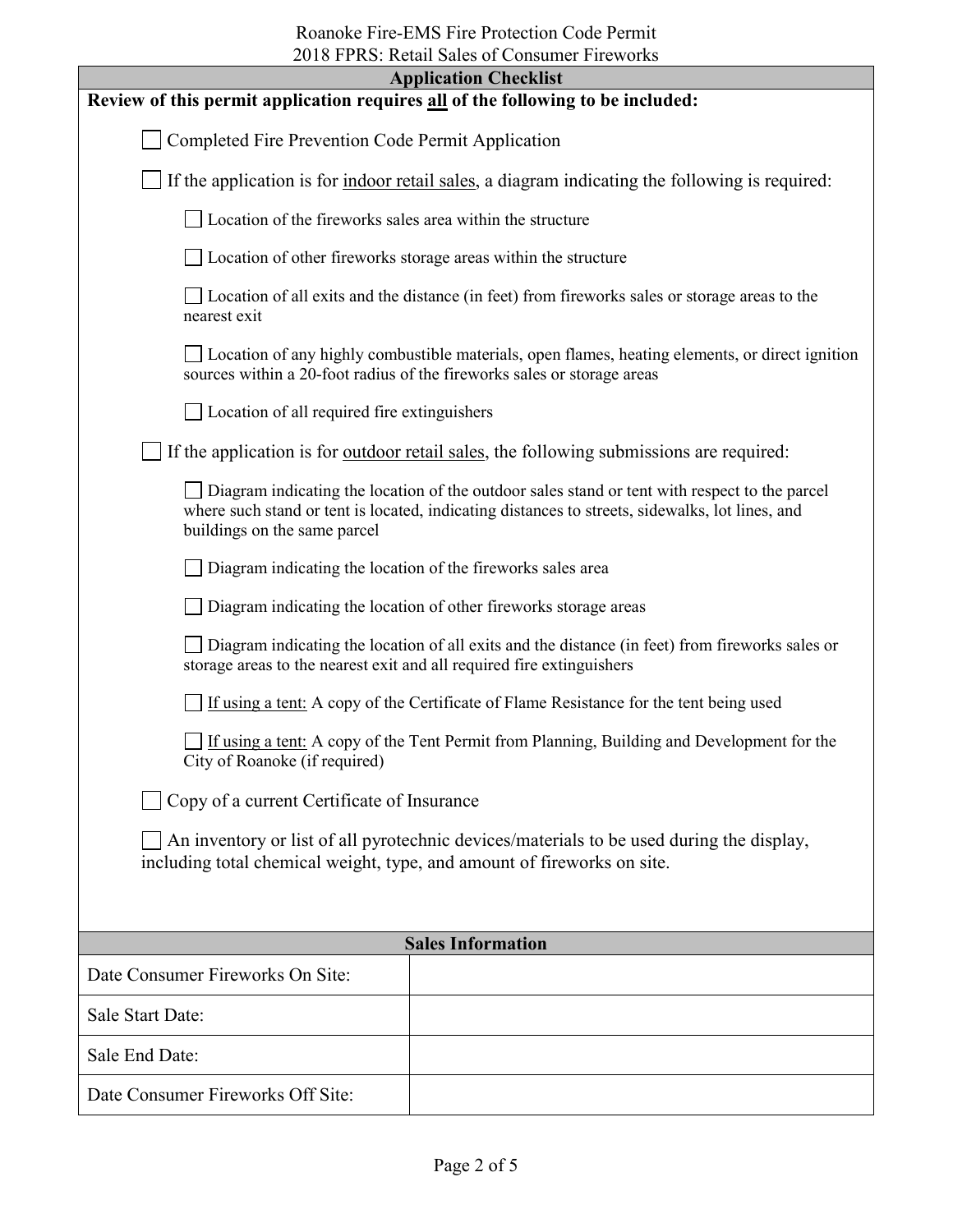**Permit General Conditions and Acknowledgements**

The Permit Applicant is required to review the following provisions of the Statewide Fire Prevention Code and its referenced standards. After reviewing each provision, the Applicant must initial each item to acknowledge their review and agreement to comply with the requirement. If the requirement is not applicable to the application, the Applicant is to write N/A in place of their initials.

- The Applicant has provided emergency contact information for an individual who is available 24 hours per day and is knowledgeable about the information listed in this permit and the fireworks being sold or stored.
- All products submitted with this application meet the definition of consumer fireworks and are approved by the Virginia State Fire Marshal's Office for sale within Virginia. This list may be found at [http://www.vafire.com/content/uploads/2021/05/Virginia\\_2021\\_approved\\_permissible\\_fire](http://www.vafire.com/content/uploads/2021/05/Virginia_2021_approved_permissible_fireworks_list_final_052121.pdf)

works list final 052121.pdf

- Consumer fireworks sales areas are located so that they are under the visual supervision of an adult store employee while the store is open to the public.
- \_\_\_\_\_\_\_\_\_ Consumer fireworks shall not be displayed at a height greater than six feet above the floor surface.
	- Quantities of consumer fireworks shall be limited to 125 lbs of pyrotechnic composition in non-sprinklered buildings and 250 lbs of pyrotechnic composition in a building protected throughout with an automatic sprinkler system installed in accordance with NFPA 13. Where the actual weight of the pyrotechnic composition is not known, 25% of the gross weight of the consumer fireworks, inclusive of packaging, shall be used to determine the weight of the pyrotechnic composition.
- Signs indicating "Fireworks No Smoking" are posted at the perimeter of the consumer fireworks sales area, the consumer fireworks storage area, and the entrance to the tent or stand (if appropriate).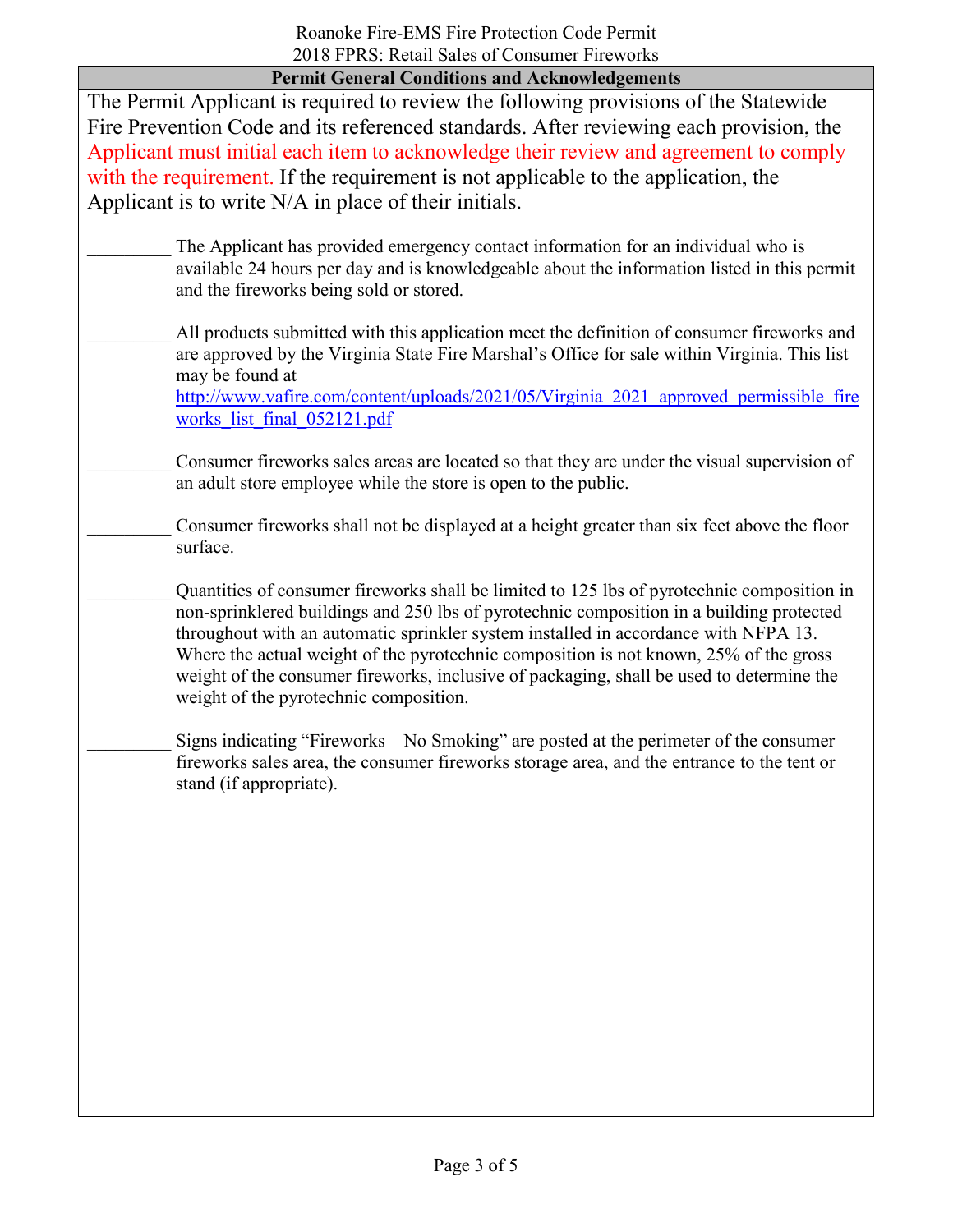#### **Permit Certification**

By my signature below, I attest that all information submitted as part of this application is accurate and correct. I acknowledge and agree to comply with all elements of this permit and all applicable requirements of the Virginia Statewide Fire Prevention Code and its referenced standards, even those requirements not specifically expressed on this application.

I acknowledge that if a permit is issued based on this application, it shall only be valid with in the building, facility, and/or location listed on this application for the specific date(s) and time(s) for which it is issued.

I acknowledge that approval of this application does not constitute permit issuance. Permit issuance does not occur until the completion of an on-site inspection by the Roanoke Fire Marshal's Office.

I acknowledge and understand that any violations of the Virginia Statewide Fire Prevention Code and/or the requirements of this permit may result in immediate permit suspension or revocation.

I agree to indemnify, save harmless, and defend the City of Roanoke, Virginia and its agents and employees from all claims, damages, costs, expenses, and charges, including attorney's fees, which arise out of or by reason of the activities associated with this permit.

| Name:             |       |  |
|-------------------|-------|--|
| <b>Signature:</b> | Date: |  |